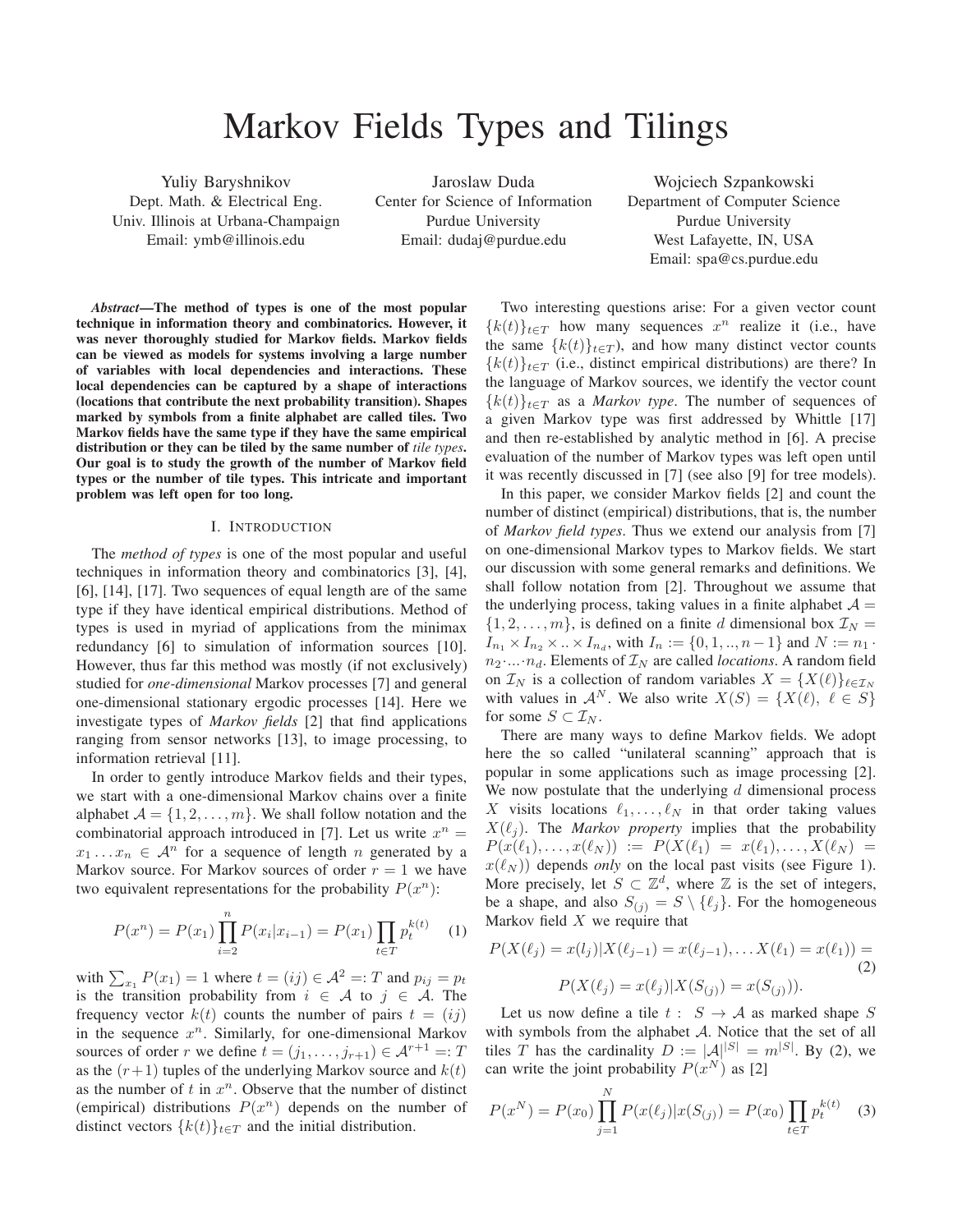

Figure 1. Box of size  $3 \times 4$  and its corresponding torus over  $\mathcal{A} = \{0, 1\}$ with the  $L$  shape.

where  $k(t)$  counts the number of tiles t which can be viewed as values of the process  $(x(\ell_j), x(S_{(j)})$  on  $\mathcal{A}^S$ . We should point out that (3) can be even better justified by appealing to Hammersley-Clifford Theorem [12] and Gibbs distribution. However, we leave this for the journal version of the paper. Finally, it is now easy to see that the number of (empirical) distributions is fully characterized by the count vector  ${k(t), t \in T}$  and the initial probability. The latter is ignored in the cyclic representation of the underlying Markov field discussed next.

We first re-formulate our question in terms of *counting tiles* [1]. For dimension  $d \in \mathbb{N}$  and  $\mathbf{n} = (n_1, n_2, ..., n_d)$  define the *torus*

$$
\mathcal{O}_{\mathbf{n}}=I_{n_1}\times I_{n_2}\times..\times I_{n_d}\subset\mathbb{Z}^d,\quad N:=n_1\cdot n_2\cdot...\cdot n_d
$$

which is a *cyclic* multidimensional box with periodic boundary conditions, or equivalently as  $\mathbb{Z}^d$  modulo  $(n_1, n_2, \ldots, n_d)$ . For  $d = 2$  in Figure 1 we show the box  $\mathcal{I}_{3 \times 4}$  (with L shape S of dependency) and its corresponding cyclic representation, namely the torus  $\mathcal{O}_{3\times 4}$ .

In this conference version we mostly deal with *cyclic fields* (see Figure 1) that can be viewed as functions from torus  $\mathcal{O}_n$ to A, that is, the underlying Markov field is defined on

$$
\mathcal{X}^n := \{x^n : \mathcal{O}_n \to \mathcal{A}\}.
$$

Our approach through tilings has the advantage of allowing us to introduce a general formulation of Markov field types. We first recall that for one-dimensional Markov chains, we study correlations between consecutive positions represented by  $t = (ij)$ , as in (1). For Markov fields defined on  $\mathcal{O}_n$ , and a general *shape*  $S \subset \mathbb{Z}^d$ , we replace the pairs  $(ij)$  of the one-dimensional case by tiles  $t$  which are marked shapes by symbols from A. Now, the tile count  $k(t)$  is a function  $k: T \to \mathbb{N}$  enumerating the number of t occurrences in the underlying field, that is,

$$
k(t) \equiv k_S(t) = |\{ \mathbf{s} \in \mathcal{O}_{\mathbf{n}} : x|_{S+\mathbf{s}} = t \}| \tag{4}
$$

where the tile t is properly shifted by s and  $f|_A$  denotes a function restricted to a smaller domain A.

Our goal is to count the number of different ways to tile the torus  $\mathcal{O}_n$  or the box  $\mathcal{I}_n$ . In other words, we would like to partition  $\mathcal{X}^n$  into subsets of the same types and count the number of these subsets, not the number of fields of a given type. While tilings and counting them are discussed in many references [1], [8], our problem is distinctly different and we couldn't find any relevant literature. Counting tilings usually means to enumerate the number of different tilings of all types. Here, we count the number of distinct (tiling, vectors) *types*  ${k(t)}_{t\in T}$ , that is, we are interested in the cardinality of the set of types

$$
\mathcal{P}_{\mathbf{n}}(m, S) = \{ \mathbf{k} : \exists_{x^n \in \mathcal{X}^{\mathbf{n}}} x^n \text{ is of type } \mathbf{k} \}
$$
 (5)

where  $\mathbf{k} = \{k(t), t \in T\}$  is the count vector.

We now briefly discuss our main findings. We shall view the set of frequency counts  $\{k(t)\}_{t\in T}$  as a  $D := |T| = m^{|S|} - 1$ dimensional vector **k** indexed by  $t \in T$ . Clearly,  $k(t) \geq 0$ for all  $t \in T$ , however, this vector satisfies some additional constraints that have major impact on the cardinality of  $\mathcal{P}_{\mathbf{n}}(m, S)$ . First of all, the normalization condition

$$
\sum_{t \in T} k(t) = N := n_1 \cdot \ldots \cdot n_d \tag{6}
$$

is quite obvious for the torus. Moreover, in order to tile a torus the number of tiles "ending" with a subtile  $t' : S' \to A$  for some subshape  $S' \subset S$  must be equal to the number of tiles that "begin" with t ′ . This leads to the following *conservation law*

$$
\forall_{S' \subset S} \forall_{t':S' \to A} \quad k_{S'}(t') - k_{S' + \mathbf{s}}(t') = 0 \tag{7}
$$

where t' is properly shifted by  $\mathbf{s} \in \mathbb{Z}^d$  subject to  $(S' + \mathbf{s}) \subset S$ . The system of equations (7) and the normalization equation (6) over k ∈ N <sup>D</sup> constitutes a *linear system of Diophantine equations*. We denote by  $\mathcal{F}_n := \mathcal{F}_n(m, S)$  the set of nonnegative integer solutions to (6)-(7). Clearly,  $|\mathcal{P}_n| \leq |\mathcal{F}_n|$ since all  $k \in \mathcal{P}_n$  lead to a realizable (periodic) tiling and hence we must conclude that  $k \in \mathcal{F}_n$ . In the one-dimension case we used analytic approach to enumerate precisely  $\mathcal{F}_n$ (see also [15]). Furthermore, for  $d = 1$  we show in [7] that  $|\mathcal{P}_n| \sim |\mathcal{F}_n|$ , however, this does not hold any longer for the multidimensional case where the set of types  $P_n$  is a *proper* subset of  $\mathcal{F}_n$ .

To analyze the cardinality of  $\mathcal{F}_n$  and ultimately  $\mathcal{P}_n$  we need to understand the geometry of the D-dimensional count vectors k as illustrated in Figure 2. In particular, we need to estimate the dimensionality of a subspace on which  $\mathcal{F}_n$  and  $P_n$  reside. To accomplish it we shall write the conservation law as  $C \cdot \mathbf{k} = \mathbf{0}$  where C is a matrix of coefficients of the conservation laws (7). This allows us to define the cone  $\mathscr C$  as:

and

$$
\mathcal{F}_N \equiv \mathcal{F}_N(m, S) = \{ \mathbf{k} \in \mathscr{C} : \sum_i k_i = N \}.
$$

 $\mathscr{C} \equiv \mathscr{C}(m, S) = \{ \mathbf{k} \in \mathbb{N}^D \; : \; C \cdot \mathbf{k} = \mathbf{0} \}$ 

(Recall that a set  $\mathscr C$  is a cone if  $k \in \mathscr C$  implies  $\lambda k \in \mathscr C$  for any  $\lambda$ .) We shall show that matrix C is hugely over-determined. In fact, we prove that  $\mathcal{F}_n$  lies on a subspace of dimensionality  $\mu = D - 1 - \text{rk}(C)$  where  $\text{rk}(C)$  is the rank of C (see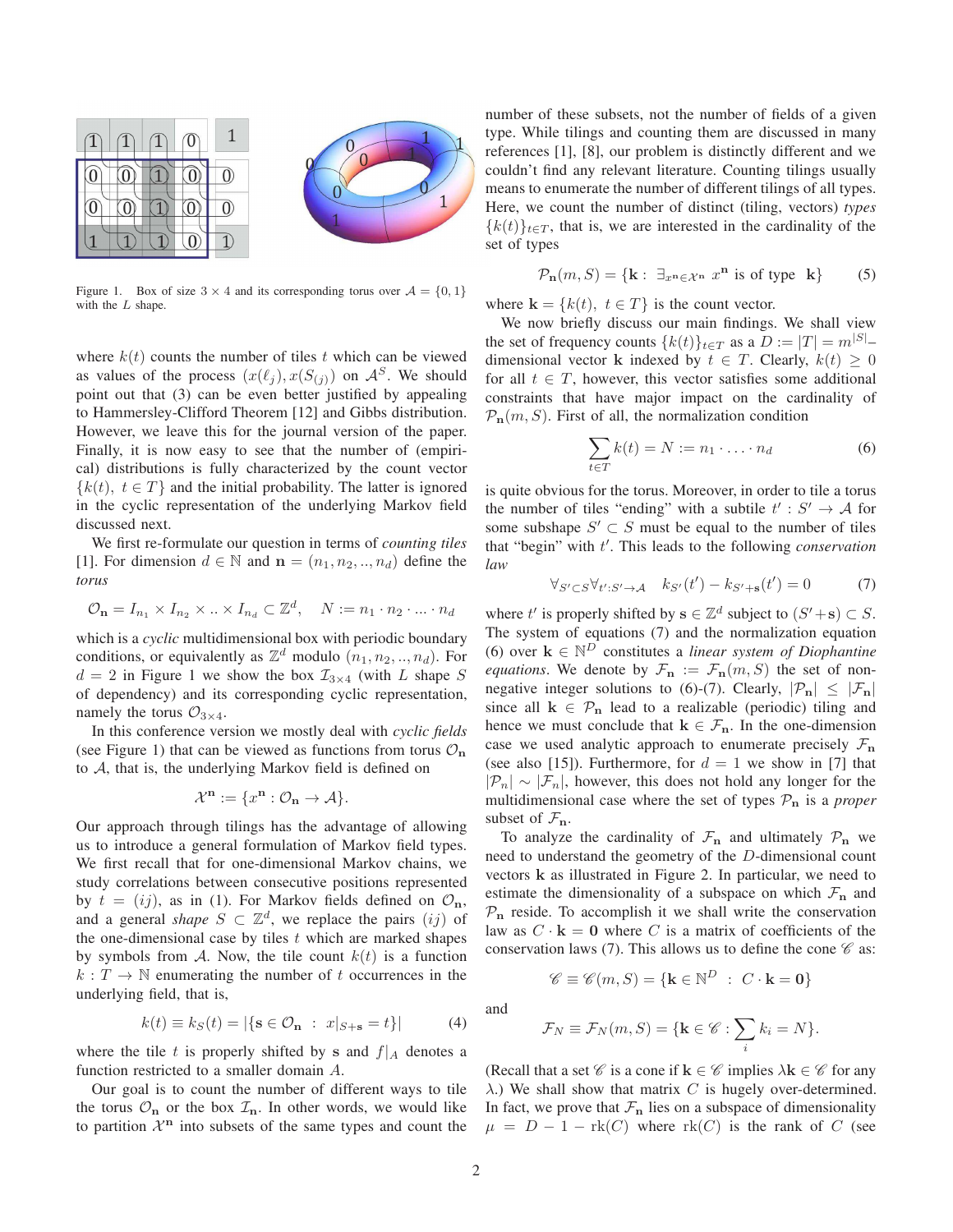

Figure 2. Schematic general picture in  $D = 3$  dimensions.

Theorem 1). For example, for  $d = 2$  and a  $2 \times 2$  square shape we have  $\mu = m^4 - 2m^2 + m$ , while for a  $3 \times 2$  rectangular shape we find  $\mu = m^6 - m^4 - m^3 + m^2$ .

Our goal, however, is to estimate the cardinality of the number of types  $P_n$ , that is, the number of *realizable* tiling types of  $\mathcal{X}^n$  or the number of distinct count vectors k. In other words, we need to evaluate the number of lattice points in  $P_n$ . We shall see that the closure of the *normalized* set  $\hat{\mathcal{P}}_N \;:=\; \frac{1}{N}\bigcup_{\prod_i n_i=N} \mathcal{P}_{\bf n}$  is dense in  $\hat{\mathcal{F}}_N \;:=\; \mathcal{F}_N/N$  (see Lemma 2) leading to our main result  $|\mathcal{P}_n(m, S)| = \Theta(N^{\mu})$ (see Theorem 4). However, unlike  $d = 1$  where we proved  $|\mathcal{P}_N| \sim |\mathcal{F}_N|$  in the multidimensional case  $\mathcal{F}_N$  is not asymptotically equivalent to  $\mathcal{P}_N$  even if the growth of both is the same. We also show in Theorem 5 that the number of types in the box  $\mathcal{I}_n$  is much larger, namely  $\Theta(N^{D-1}/(\min_i n_i)^{\text{rk}(C)})$ .

To establish these findings we use tools of discrete, convex, and analytic multidimensional geometry that somewhat resembles the method discussed in [15]. In particular, we apply Ehrhart Theorem [5] to count the number of lattice points in a polytope. This allows us to find the number of nonnegative integer solutions of a linear system of Diophantine equations (i.e., conservation laws) that leads to the enumeration of the Markov field types.

#### II. MAIN RESULTS

#### *A. Basic Definitions and Examples*

As discussed in the introduction, we work here with the torus  $\mathcal{O}_n := I_{n_1} \times I_{n_2} \times ... \times I_{n_d} \subset \mathbb{Z}^d$  in the *d*-dimensional integer lattice  $\mathbb{Z}^d$  where  $\mathbf{n} = (n_1, \dots, n_d)$  and  $N := n_1 \cdot n_2 \cdot$ ...  $n_d$ . For field  $x^n : \mathcal{O}_n \to \mathcal{A} = \{1, 2, ..., m\}$ , shape  $S \subset \mathbb{Z}^d$ and tile  $t : S \to A$ , the function  $k : T \to \mathbb{N}$  defined in (4) counts the occurrences of tile  $t \in T$  in  $x^n$ . We illustrate these definitions with one example.

**Example 1:** *Markov Field in*  $d = 2$  *with the L Shape.* 

We deal here with  $n_1 \times n_2$  rectangle with cyclic boundary conditions:  $x_{i,j} = x_{i+n_1,j} = x_{i,j+n_2}$ . Let us take the  $3 \times 4$ torus  $\mathcal{O}_{\{3,4\}} = \{0,1,2\} \times \{0,1,2,3\}$ . For example, consider the following field over  $A = \{1, 2\}$ 

$$
x = \left(\begin{array}{c} 1121 \\ 1121 \\ 2221 \end{array}\right).
$$

Because of the cyclic condition we have  $x(4, 0) = x(0, 3) =$  $x(4,3) = x(0,0)$ . For the 3 point "L"-like shape:  $S =$ 

 $\{(0,0), (0,1), (1,0)\}\$ , we find  $k\begin{pmatrix} 1 \\ 12 \end{pmatrix} = 2$  since this pattern appears in  $s \in \{(3,0), (1,1)\}$  positions.  $\Box$ 

We aim at finding the number of (cyclic) Markov field types that is also the number of "periodic" tilings of the underlying torus  $\mathcal{O}_{\mathbf{n}}$ . Observe that the count vectors  $\mathbf{k} \in \mathcal{P}_{\mathbf{n}} := \mathcal{P}_{\mathbf{n}}(m, S)$ satisfy some additional constraints such as the normalization equation (6) and the conservation laws (7) that we discuss next. This will contribute to the reduction of the dimensionality of the space on which  $P_n$  resides.

#### *B. Conservation Laws*

Let us start with a new definition. We say that  $k_{S'}(t')$  is a restriction of  $k_S(t)$  to a smaller subshape  $S' \subset S$  if

$$
k_{S'}(t') = \sum_{t'' : (S \setminus S') \to \mathcal{A}} k_S(t' \cup t'')
$$
 for  $t' : S' \to \mathcal{A}$ 

where  $t' \cup t''$  is concatenation of these tiles.

We now proceed to describe the conservation laws that play crucial role in determining the asymptotics of  $|\mathcal{P}_n| :=$  $|\mathcal{P}_n(S,m)|$ . Observe that a subshape  $S' \subset S$  may be translated to a few positions in  $S$ ; e.g., a single subshape can appear in all  $|S|$  positions (but perhaps having different subtile  $t'$ ). Since the  $k$  function is obtained in translationally invariant way, all restrictions to subshapes differing only by a translation have to be identical. We will call the set of all these constrains the *conservation laws* as expressed in (7). As discuss in the introduction, (7) follows from the fact that the number of tiles "ending" with a subtile  $t'$  of subshape  $S' \subset S$  must be equal to the number of tiles that "begin" with  $t'$ . If we treat  $k(t)$  as a  $D = m^{|S|}$  dimensional vector **k**, then for any  $(S', s, t')$  triple, we have a single *linear equation* in (7). Let us denote by  $C^*(\{(S', \mathbf{s}, t')\})$  the corresponding  $1 \times D$ single row of coefficients of a much larger matrix  $C^*$ . Thus  $k_{S'}(t') - k_{S'+s}(t') = 0$  can be written as  $C^*(\{(S', s, t')\}) \cdot k =$ 0.

It is not difficult to see that the matrix  $C^*$  of the coefficients corresponding to all conservation laws is hugely over determined with many dependent rows. Our goal is to find matrix  $C \equiv C_m(S)$  fulfilling all conservation laws that can be written as  $C \cdot \mathbf{k} = \mathbf{0}$ . We denote rank of C as  $rk(C)$  which plays major role in our analysis.

In fact, we aim at finding matrix  $C$  with independent rows. There are three ways to remove dependencies of  $C$ :

**1.** The normalization equation  $\sum_{t': S' \to A} k_{S'}(t') = k_{\emptyset} = N$ eliminates for every  $S'$  and s one equation since summing (7) over all  $t'$  we obtain the trivial equation. Thus for every  $S'$ and s we can remove the equation with  $t'$  using only the last symbol  $m \in A$  (i.e.,  $t'$  being constant function  $t' = m$ ).

2. Observe that for a given  $S' \subset S$  the conservation laws (7) contain equations between all of its shifted positions  $S' + s$ . We can instead choose some fixed position of  $S'$  and use equalities only with this position. To accomplish it, let us denote by  $S^0$ the set of all nonempty subsets of  $S$ , but having only a single representation of  $S' \equiv S' + s$ , which we can formally write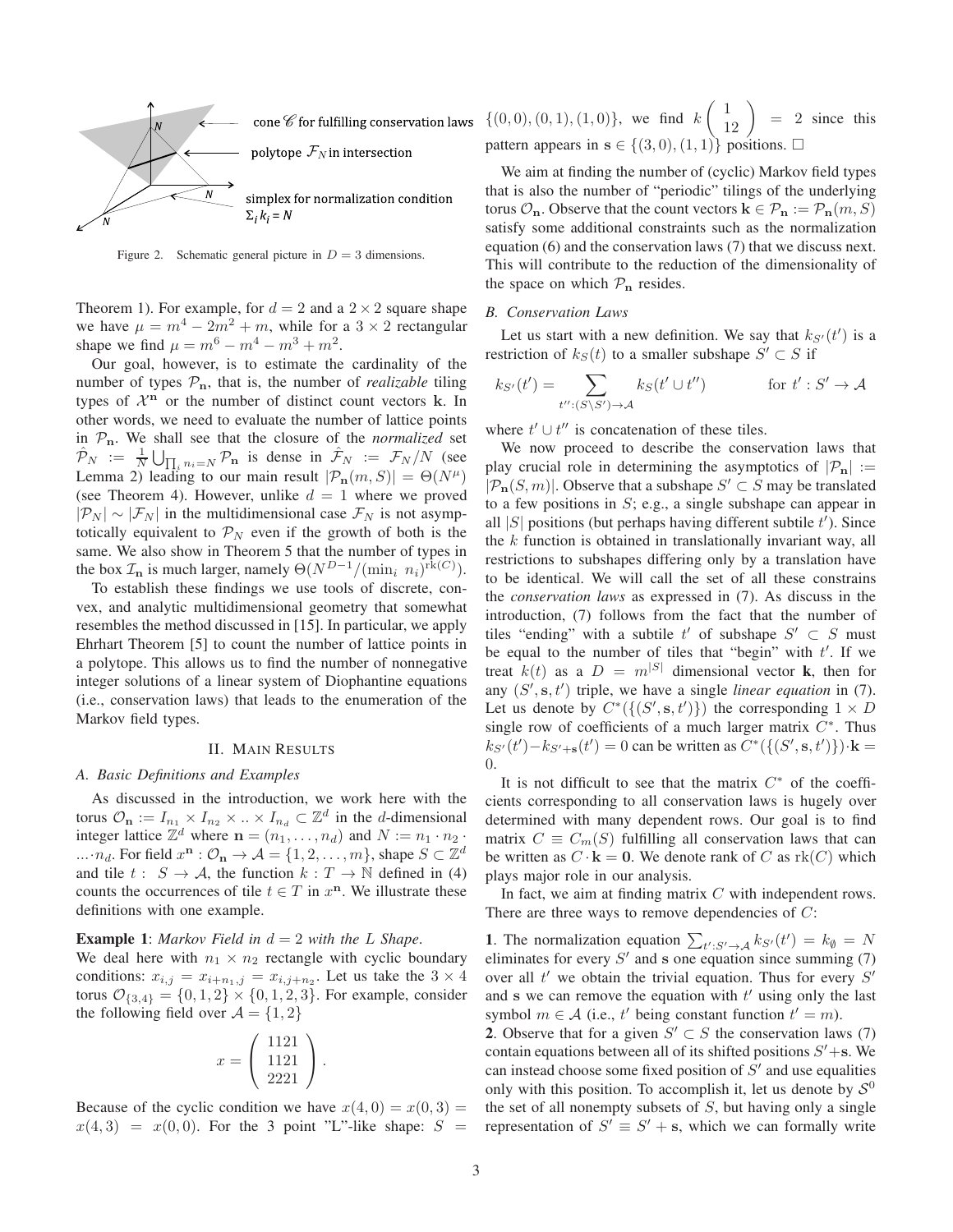as:  $S^0$  is a maximal nonempty set of subsets of S such that  $\neg \exists_{S',S'' \in \mathcal{S}^0, s \neq 0} S' = S'' + s$ . We will only use these subsets in C.

3. These two reductions are sufficient for small shapes S. However, for larger shapes like  $2 \times 2$  squares, we also need another reduction that turns out to be the final one. Let  $\ell \in \mathbb{Z}^d \setminus S'$  be a position in  $\mathcal{O}_n$  for some subshape S'. If the value of the tile t at this position is  $i \in A$ , that is,  $t(\ell) = i$ , then we denote it as  $\ell(i)$ . Then for  $t': S' \to A$  we can write the restriction from  $S' \cup \ell$  to  $S'$  as:

$$
k(t') = k(t' \cup \ell(m)) + \sum_{i=1,\dots,m-1} k(t' \cup \ell(i)).
$$
 (8)

This formula allows to express (7) for  $S' \cup \ell$  subshape by disregarding symbol  $m$ , but requiring also to have all conditions for smaller subshape  $S'$ . Using this formula multiple times, we see that by restricting (7) to the smaller alphabet  $\{1, \ldots, m-1\}$ , we still can deduce all conditions on  $S'$  (on complete alphabet  $\{1, ..., m\}$ ). Equivalently, having only  $k_{S'}(t')$  on all  $S' \in S^0$ and  $t' : \{1, ..., m-1\} \rightarrow A$ , linear equations (8) allow us to deduce the whole  $k$  function.

These three restrictions suggest that vector count  $\mathbf{k} \in \mathbb{Z}^D$ resides in a space of dimensionality  $\mu = D - \text{rk}(C) - 1$  where  $rk(C)$  is the rank of matrix C. We formally establish it in the theorem below.

Theorem 1. *The following matrix*

$$
C_m(S) = C^* \left( \{ (S', \mathbf{s}, t') : S' \in S^0, (S' + \mathbf{s}) \subset S, t' : S' \to \{1, ..., m - 1\} \} \right)
$$

*of rank*

$$
rk(C) = \sum_{S' \in \mathcal{S}^0} (|\{\mathbf{s} : (S' + \mathbf{s}) \subset S\}| - 1)(m - 1)^{|S'|} \tag{9}
$$

*consists of linearly independent rows of the conservation laws. There are*  $\mu = D - \text{rk}(C) - 1$  *independent coordinates* 

$$
\{k_{S'}(t'): S' \in \mathcal{S}^0, t': S' \to \{1, ..., m-1\}\}\qquad(10)
$$

*of the count vector*  $\mathbf{k} \in \mathbb{Z}^D$ . In particular, for the box shape  $S = I_{l_1} \times I_{l_2} \times \ldots \times I_{l_d}$  we find

$$
\mu = D - 1 - \text{rk}(C) = \sum_{\mathbf{s} \in \{0, 1\}^d} m^{\prod_i (l_i - s_i)} \cdot (-1)^{\sum_i s_i} \tag{11}
$$

*where*  $\mathbf{l} = (l_1, \ldots, l_d) \in \mathbb{N}^d$ .

We now discuss a few examples illustrating reduction of the conservation laws and Theorem 1.

Example 2: *One-dimensional Markov Chain*. Consider now  $d = 1$  Markov chain over  $A = \{1, 2\}$ . We have four tiles  $((11),(21),(12),(22))$  that constitute four coordinates of the vector count k. The normalization condition is

$$
k(11) + k(21) + k(12) + k(22) = N.
$$

To find the conservation law (7) we choose a one point subshape, that can appear in two different positions: e.g. for

 $S' = \{(0)\}\$ and  $s = (1)$ . Clearly,  $k(t)$  restricted to a single point leads for  $m = 2$  to two conservation equations

$$
k(11) + k(12) = k(1*) = k(*) = k(11) + k(21),
$$
  
\n
$$
k(21) + k(22) = k(2*) = k(*2) = k(12) + k(22)
$$

where ∗ denotes "don't care" symbol. Summing these two equations we obtain the normalization equation, thus one of them can be removed as linearly dependent leading to only one conservation equation  $k(12) - k(21) = 0$  that can be written in the matrix form as  $C\mathbf{k} = 0$  or

$$
(0,-1,1,0)\cdot\mathbf{k=0}.
$$

The vector count **k** of the original  $D = 4$  dimensional space lies on a  $\mu = 2$ –dimensional polytope (by the normalization and the conservation laws). Such a vector has two independent coordinates, for example  $k(1)$  and  $k(11)$  that satisfy (10) for  $S^0 = \{\{(0)\}, \{(0), (1)\}\}\.$  Then by (8), we can find all other coordinates as follows:  $k(2) = 1 - k(1)$ ,  $k(21) = k(12) =$  $k(1) - k(11), k(22) = k(2) - k(12) = 1 - 2k(12).$ 

**Example 3:** *Markov Field for*  $d = 2$  *with the L Shape*. For the "L"-shape in the  $d = 2$  case and  $m = 2$ , the frequency vector k has  $D = m<sup>3</sup> = 8$  coordinates however, only five of them are independent. The only nontrivial subshape  $S'$  appearing in multiple positions is a one point shape but it can appear in 3 different positions. We could use (7) in three different ways but one of these conservative equation is redundant – choosing the one point  $S' \in S^0$  as  $\{(0,0)\}\)$ , there will remain only two independent equations. We can show that the matrix  $C$  is in this case:

$$
C\mathbf{k} = \left(\begin{array}{cccccc} 0 & -1 & 1 & 0 & 0 & -1 & 1 & 0 \\ 0 & -1 & 0 & -1 & 1 & 0 & 1 & 0 \end{array}\right) \cdot \mathbf{k} = \mathbf{0}.
$$

These two independent conservation laws restrict the space of k to  $\mu + 1 = 6$ -dimensional cone, and the normalization equation further restricts it to  $\mu = 5$  dimensional polytope.  $\Box$ 

## *C. Geometry and Enumeration*

We now explore the geometry of the count vector  $k =$  ${k(t)}_{t \in T}$  in the  $D = m^{|S|}$  space. As discussed before and illustrated in Figure 2, the conservation laws  $C<sub>k</sub> = 0$  restrict k to a  $D - \text{rk}(C) = \mu + 1$  dimensional cone  $\mathscr C$  and the normalization equation  $\sum_{t} k(t) = N$  further restricts **k** to the polytope  $\mathcal{F}_n$ . Formally,

$$
\mathcal{C} \equiv \mathcal{C}(m, S) = \{ \mathbf{k} \in \mathbb{N}^D : C_m(S) \cdot \mathbf{k} = \mathbf{0} \}, \tag{13}
$$

$$
\mathcal{F} \equiv \mathcal{F}_N(m, S) = \{ \mathbf{k} \in \mathcal{C} : \sum_i k_i = N \}. \tag{14}
$$

We also define the normalized polytope  $\mathcal{F}(m, S)$  of frequency vectors  $\bf{k}$  as

$$
\hat{\mathcal{F}} \equiv \hat{\mathcal{F}}(m, S) = \{ \hat{\mathbf{k}} \in \{ (\mathbb{R}^+ \cup \{0\})^D : C \cdot \hat{\mathbf{k}} = \mathbf{0}, \sum_i \hat{k}_i = 1 \}
$$
\n(15)

and then

$$
\mathcal{F}_N = \{ N\hat{\mathbf{k}} : \hat{\mathbf{k}} \in \hat{\mathcal{F}}, \ N\hat{\mathbf{k}} \in \mathbb{Z}^D \}
$$
 (16)